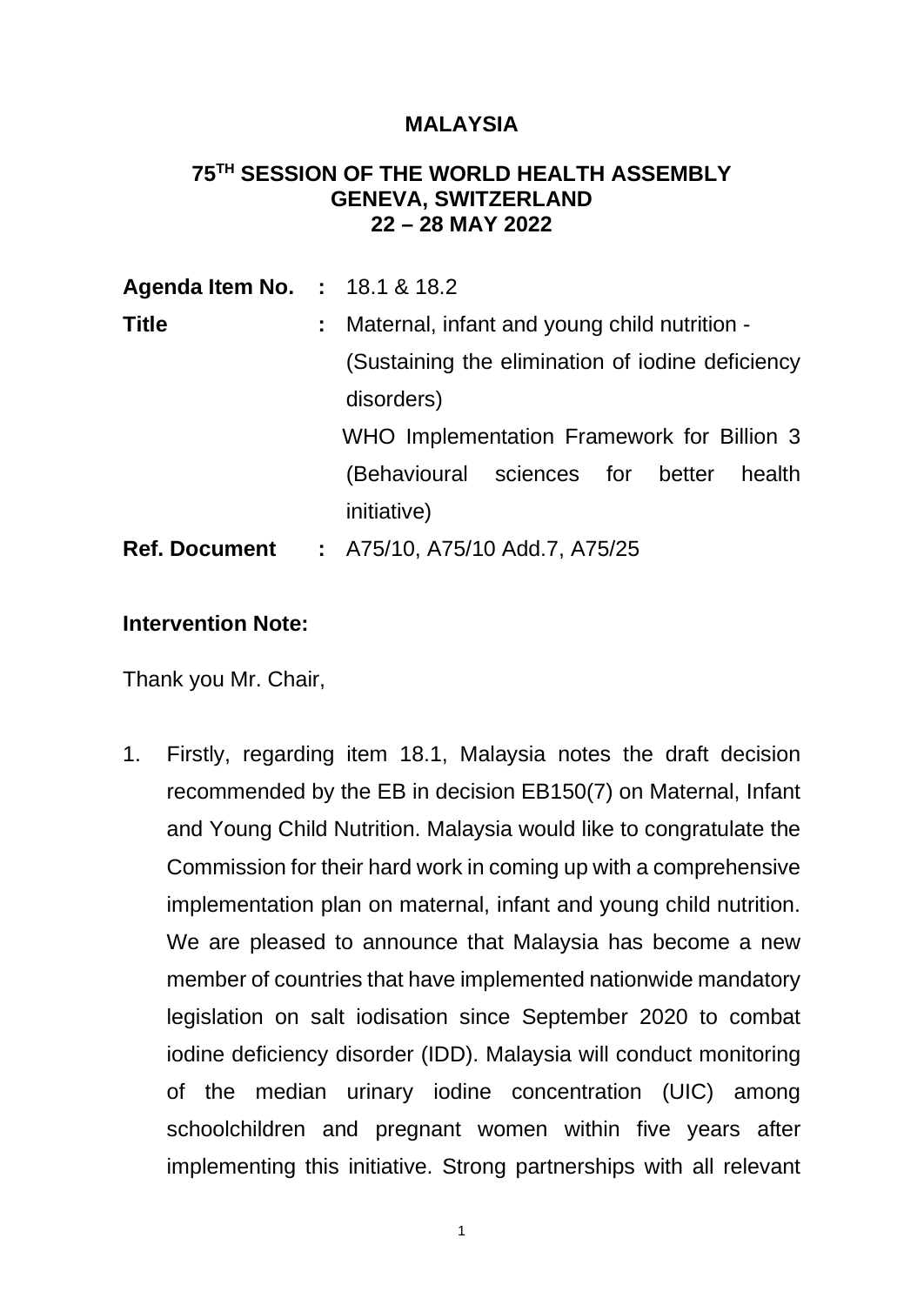government agencies and salt industries are crucial to ensuring the success of universal salt iodisation (USI).

- 2. With regards to agenda item 18.2 on behavioural sciences for better health initiative, Malaysia acknowledges the report by the Director-General and strongly supports the main-streaming of behavioural sciences in the work of the WHO.
- 3. Malaysia has been a key player in utilising the behavioural science approach in the healthcare system. For example, establishing the Institute for Health Behavioural Research facilitates generating evidence-based health behaviour niche areas for the stakeholders to transform into health policy. Furthermore, works are in progress to form a dedicated Behavioural Insight Unit to scale up further and broaden behavioural science initiatives' approach in the country.
- 4. The WHO must strengthen its capacity at all three organisational levels to incorporate behavioural sciences into its current work. Therefore, to achieve the proposed next steps, as shown in document A75/25, we suggest that Member States possessing the expertise within their Governments contribute their resources to supporting WHO in strengthening internal capacity as part of their capacity-building efforts.
- 5. Member states must address theoretical and empirical challenges related to human behaviour by developing innovative, impactful, and responsible approaches. Utilising digital solutions as a tool, combining artificial intelligence, data science, and behavioural science methodologies would greatly assist in better

2